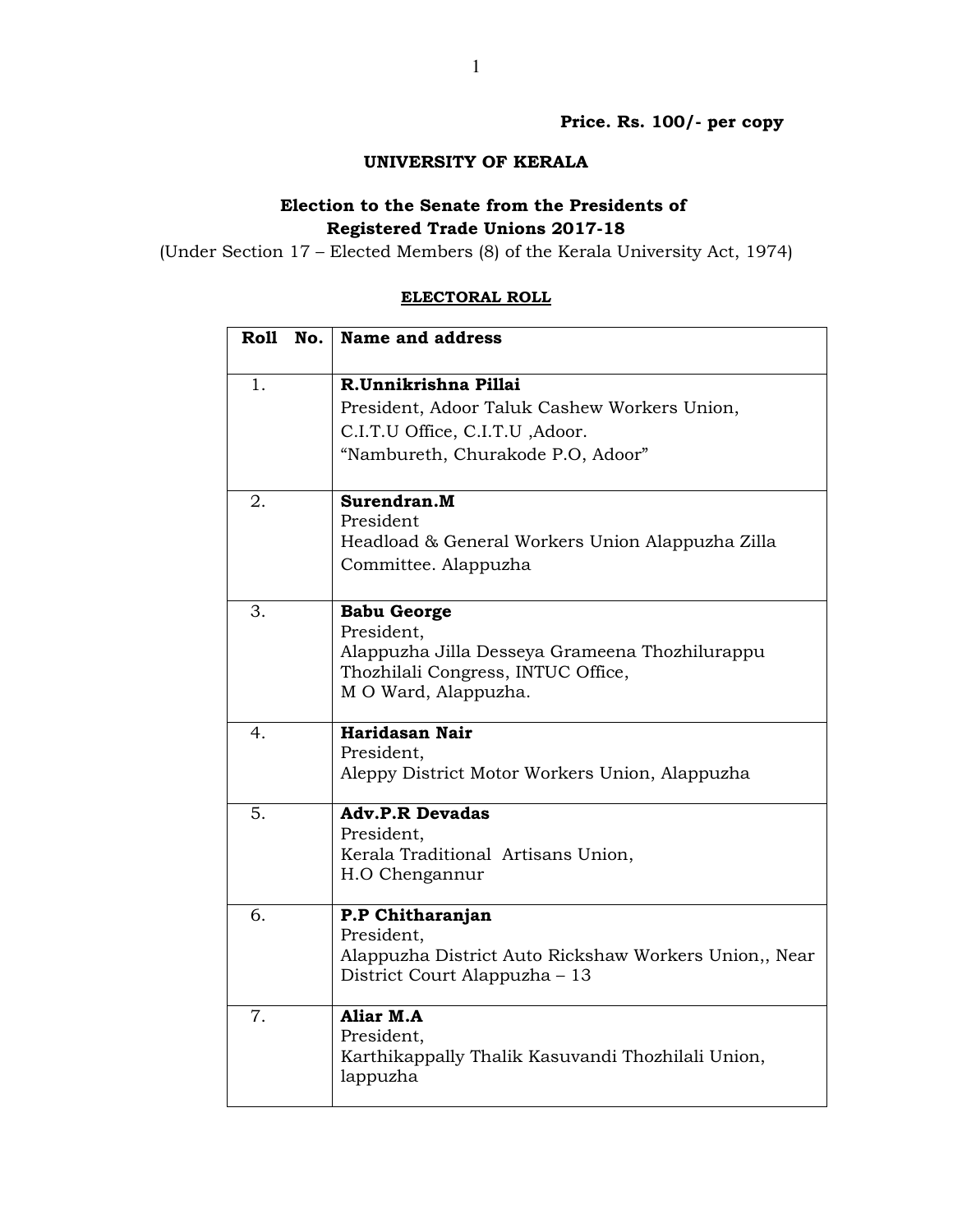| 8.  | P.C.Kunjachan<br>President,<br>Cherthala Thaluk Coir Workers Union, Cherthala.P.O,<br>Cherthala.                                  |
|-----|-----------------------------------------------------------------------------------------------------------------------------------|
| 9.  | Adv.A.Aji Kumar<br>President,<br>Alappuzha Jilla Thozhilurappu Thozhilali Union<br>(NREGS),<br>T.V.Bhavan, Mullackal, Alappuzha.  |
| 10. | N.R.Baburaj<br>President,<br>Cherthala Thaluk Coir Thozhilali Union, Cherthala.P.O,<br>Alappuzha.                                 |
| 11. | <b>U.Rajumon</b><br>President,<br>Alappuzha Jilla Matsya Samskarana Vipanana<br>Thozhilali Union, Alappuzha.                      |
| 12. | G.Venugopal<br>President<br>Alleppy Coir Factory Thozhilali Union, North of Zilla<br>Court, Thathampally.P.O,<br>Alappuzha.       |
| 13. | T.K.Devakumar<br>President,<br>Karthikappally Thaluk Coir Workers Union,<br>Kandallur, Pattoli Market.P.O.                        |
| 14. | Prasad.R<br>President,<br>Alappuzha Jilla Kadalora Kayalora Matsya Thozhilali<br>Union, C.K. Bhavan, Zilla Court Ward, Alappuzha. |
| 15. | Sarala.N<br>Alappuzha Jilla Anganavadi Workers and Helpers<br>Association, Alappuzha.                                             |
| 16. | C.G.Gopakumar<br>President, Construction & General Mazdoor Sangh,<br>B.M.S Office, Alappuzha.                                     |
| 17. | <b>B.Rajasekharan</b><br>President, Alleppey District Motor & Engineering<br>Masdoor Sangh, B.M.S Office, Alappuzha.              |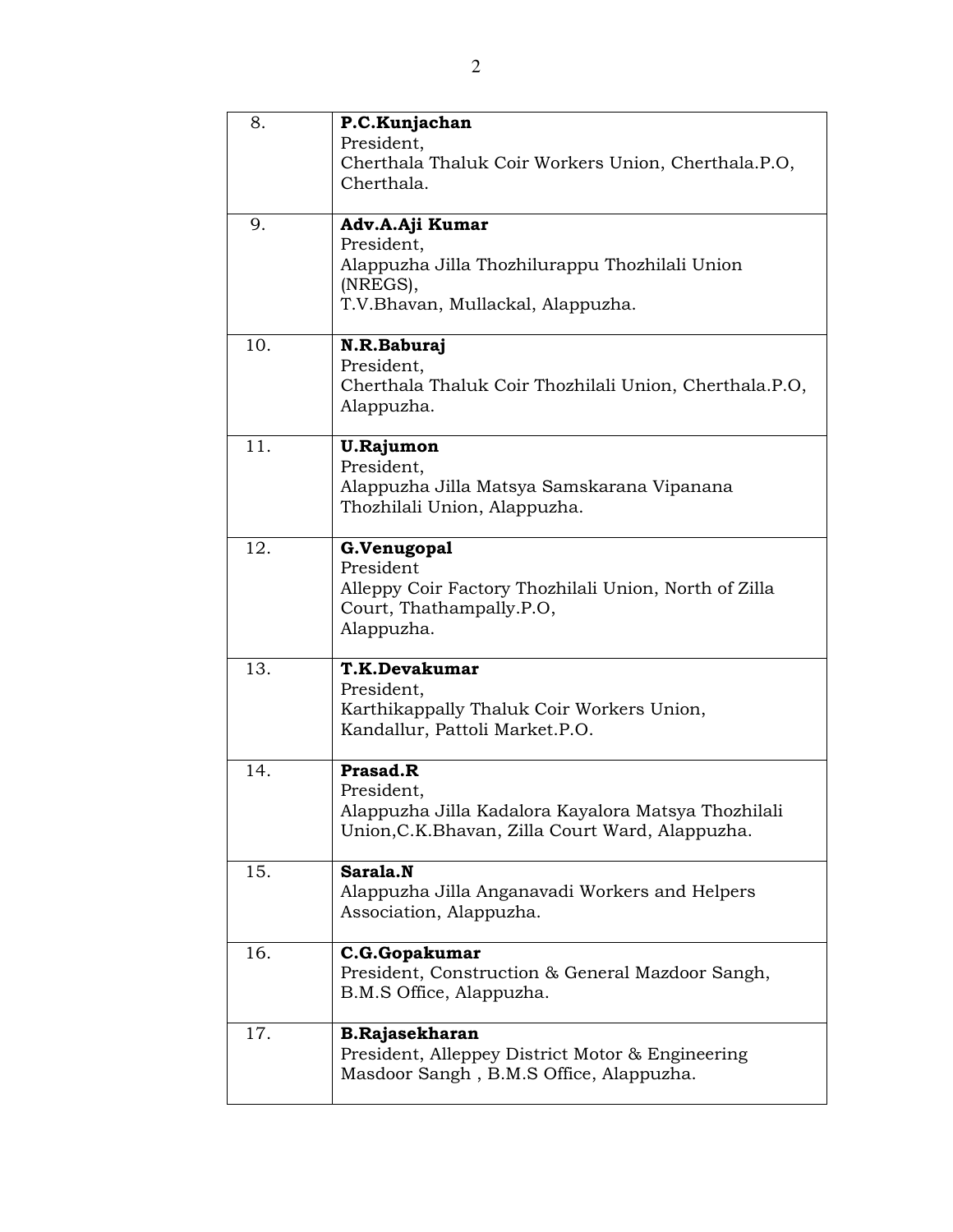| 18. | <b>V.Sivankutty</b><br>Skilled Workers Union<br>T.C 21/731, Nedunkavu, Karamana P.O<br>Thiruvananthapuram                                                                               |                                                                                     |
|-----|-----------------------------------------------------------------------------------------------------------------------------------------------------------------------------------------|-------------------------------------------------------------------------------------|
| 19. | Appu R<br>President,<br>National Trade Union(I.N.T.U.C)<br>T.C.37/170, Virakupura Kotta, Pazhavangadi,<br>Thiruvananthapuram-<br>695023.                                                |                                                                                     |
| 20. | D.Balakrishnan Nair<br>President,<br>Thiruvananthapuram Jilla Estate Masdoor Sangham,<br>Bharathiya Masdoor Sangham,<br>Mazdoor Bhavan, Thaliyal Road, Karamana,<br>Thiruvananthapuram. |                                                                                     |
| 21. | Radhakrishnan Nair M<br>President,<br>Thiruvananthapuram Jilla Tailoring and Artisans<br>Skilled Union, AITUC Offfice, Pattom,<br>Thiruvananthapuram.                                   |                                                                                     |
| 22. | Chandra Chudan T J<br>P.B.No.1019, Pattom.P.O.                                                                                                                                          | President,<br>1. Kerala Construction Labour<br>Union,                               |
| 23. | P.Karunakaran<br>President,<br>Kerala Water Authority Employees Union,<br>Amaravathy, Pallykara, Neeleswarm P.O,<br>Kasargod                                                            |                                                                                     |
| 24. | <b>Thampanoor Ravi</b><br>S.Varadharajan Nair<br>Smaraka Mandiram,<br>Manjalikkulam Road,                                                                                               | President,<br>1. Kerala State Transport<br>Workers Union<br>2. Transport Democratic |
|     | Thampanoor-695001.                                                                                                                                                                      | Federation<br>3 Kerala Water Authority Staff<br>Association                         |
| 25. | Remani<br>President,<br>Thayyal Masdoor Sangham.<br>B.M.S. Office, Thliyal Road,, Karamana,<br>Thiruvananthapuram.                                                                      |                                                                                     |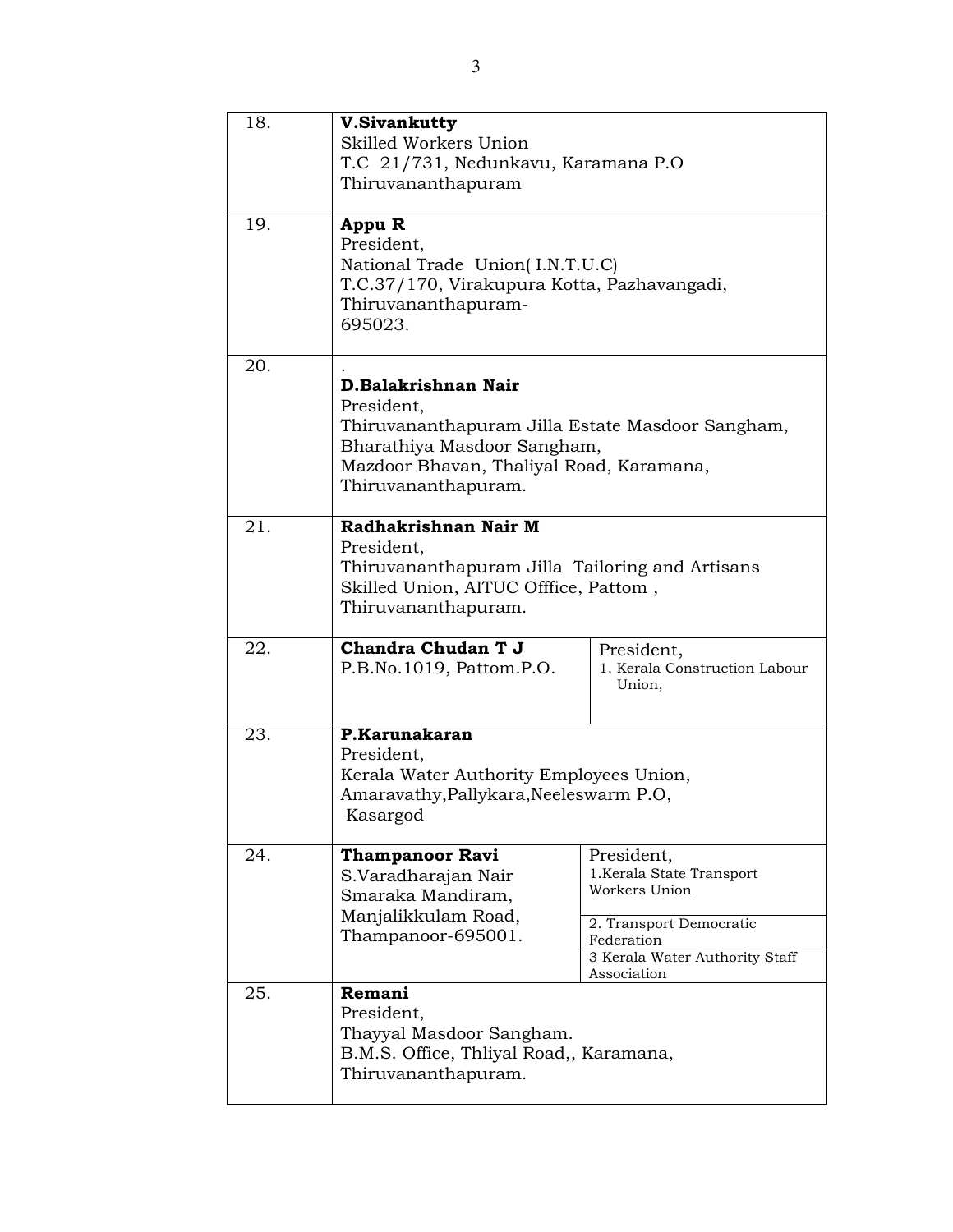| 26. | Jafferkutty.A<br>President,<br>Thiruvananthapuram JIlla Mathsay Anubandha Thozhil<br>Union,<br>C.I.T.U Office, Chirakkulam Road,<br>Statue, Thiruvananthapuram. |                                                                                                                    |
|-----|-----------------------------------------------------------------------------------------------------------------------------------------------------------------|--------------------------------------------------------------------------------------------------------------------|
| 27. | <b>K.Muraleedharan (MLA)</b><br>President,<br>Kerala State Transport Drivers Union,,<br>State Committee Office, Thiruvananthapuram-23                           |                                                                                                                    |
| 28. | G.Raju,<br>Kerala State Artisans and Skilled Thozhilali Congress,<br>Leela Shelters Flat No. A Punnen Road, Statue.                                             |                                                                                                                    |
| 29. | Anwar Basha,<br>All India General Insurance, Agents, Association,<br>Kakkadu House, Kutha paddy 2 <sup>nd</sup> Street, Thammanam<br>P.O Kochi                  |                                                                                                                    |
| 30. | K.Muraleedharan Pillai<br>All Kerala Bank Employees Federation,<br>SBT Employees union P.B No. 157,<br>Thiruvananthapuram.                                      |                                                                                                                    |
| 31. | <b>N.K Prema Chandran</b><br>All India Life Insurance Agents Federation, Central<br>Secretatiat, p.m.k Building, Oottukuzhy,<br>Thiruvananthapuram              |                                                                                                                    |
| 32. | <b>C.Jothish Kumar</b><br>BMS Office, Thaliyal road,<br>Karamana                                                                                                | Thiruvananthapuram<br>Kashuvandy Vyasaya Mazdoor<br>Sangh<br>Kerala Pradesh Vazhiyora<br>kachavada Mazdoor Sangham |
| 33. | Padmaja Venugopal<br>President,<br>Kerala Construction & Building Tailoring General<br>Workers Congress<br>K.B.House Palode, Karumancode.P.O.                   |                                                                                                                    |
| 34. | Adv. Shihabudheen Kariyath<br>Ashnas, T.C 3/502(2),<br>Gandhi Smaraka Nagar, Tkd Road, Muttada,<br>Thiruvananthapuram                                           |                                                                                                                    |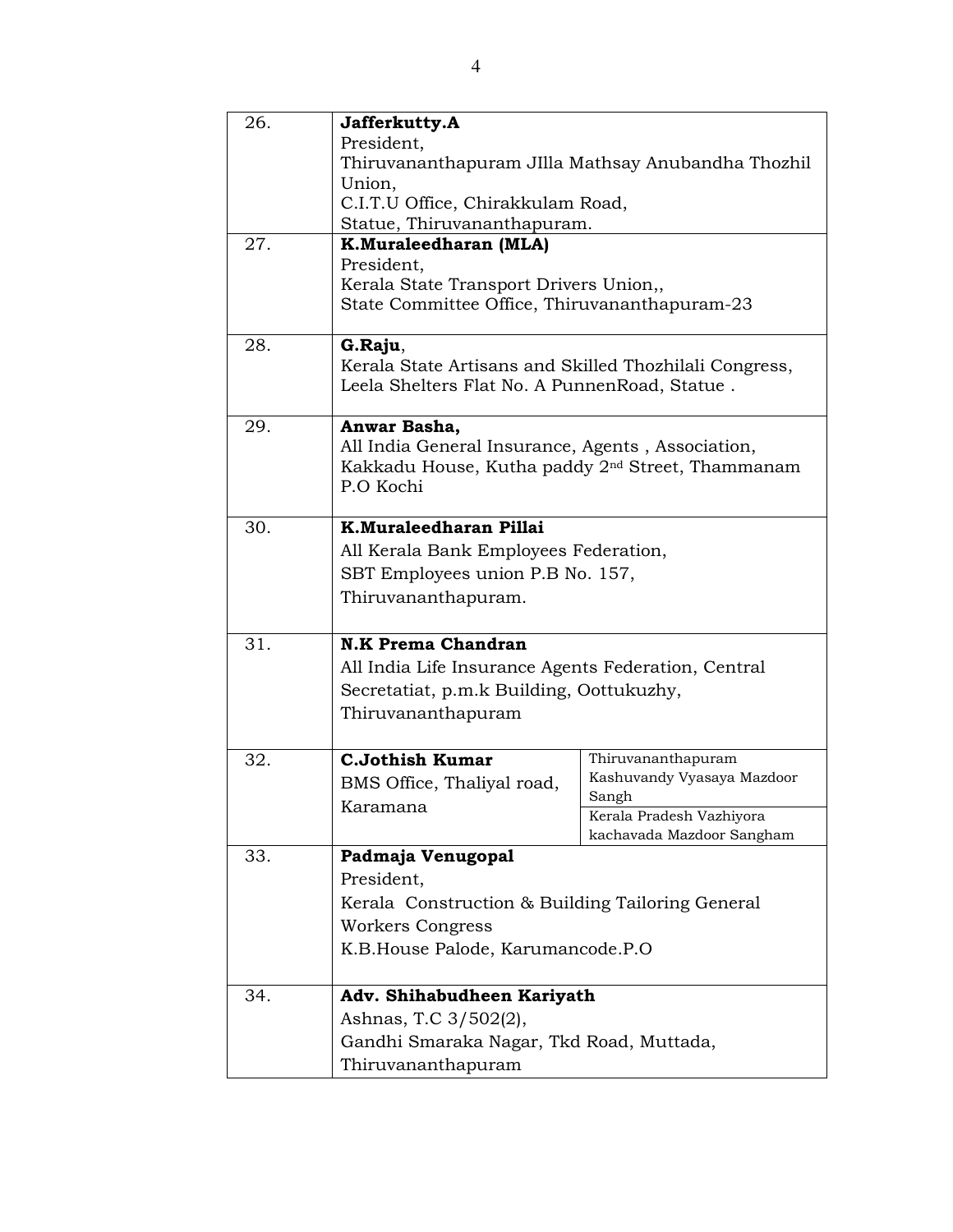| 35. | C.Payas                                              |
|-----|------------------------------------------------------|
|     | Malsya Thozhilaly Union, Thiruvananthapurtam Jilla   |
|     | Committee, CITU Jilla Committee Office, Chirakulam,  |
|     | Thiruvananthapuram                                   |
|     |                                                      |
| 36. | <b>M.Basheer</b>                                     |
|     | President,                                           |
|     | Thiruvananthapuram Jilla Lottery Agents & Sellers    |
|     | Union.C.I.T.U. District Committee Office,            |
|     | Chirakulam, Thiruvananthapuram.                      |
|     |                                                      |
| 37. | Reena <sub>S</sub>                                   |
|     | President,                                           |
|     | Self Employees Womens Association Union,             |
|     | K.R.D.51, Kuthiravattom Road,                        |
|     | Kunnumpurath G.P.O, Thiruvananthapuram.              |
|     |                                                      |
| 38. | A.J.Sukarno                                          |
|     | President,                                           |
|     | Shops & Establishment Employees Union,               |
|     | C.I.T.U. District Committee Office,                  |
|     | Chirakkulam Road, G.P.O, Thiruvananthapuram.         |
|     |                                                      |
| 39. | <b>N.Muhammed Manu</b>                               |
|     | Kerala State, Tailors Association, T.C/14/2292,      |
|     | Palayam, Thiruvananthapurm                           |
|     |                                                      |
| 40. | Kanam Rajendran                                      |
|     | Kerala State Transport Employees Union, T.c 25/1415, |
|     | 81/1937, T.V Smarakam, SS Kovil Rd, Thampanoor       |
|     |                                                      |
| 41. | <b>Av.A Sampath</b>                                  |
|     | Thiruvananathapuram District Quarry and Other        |
|     | Construction Workers Union, Rajeev Complex T.C       |
|     | 25/665 W&C Hospital Rd, Thycadu,                     |
|     | Thiruvananthapuram                                   |
|     |                                                      |
| 42. | <b>M.G Meenambika</b>                                |
|     | Anganavady Workers and helpers Association           |
|     | CITU Jilla Committee Office, Chirakulam Road,        |
|     | Thiruvananthapuram                                   |
|     |                                                      |
|     |                                                      |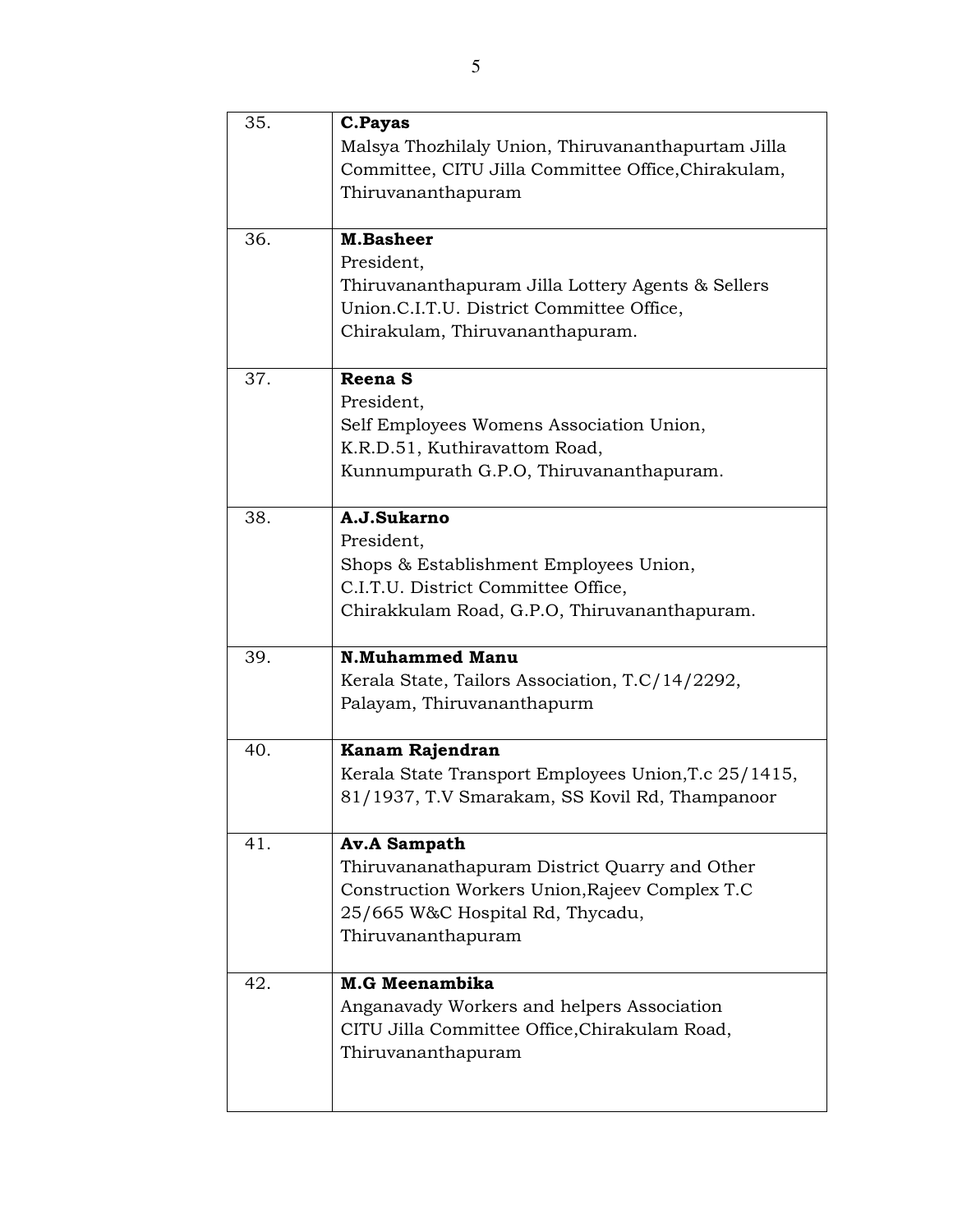| 43. | <b>Vazhoor Soman</b>                              |
|-----|---------------------------------------------------|
|     | President,                                        |
|     | Kerala State Mobile Tower Workers Union,          |
|     | P.S Smarakam, Pattom Palace.P.O.                  |
|     |                                                   |
|     |                                                   |
| 44. | T.N.Seema                                         |
|     | President, Kerala Beuticians Association,         |
|     | Chaithram, T.C.55/65-6, Kairali Nagar, Kaimanam,  |
|     | Pappanamcode.P.O, Thiruvananthapuram.             |
| 45. | <b>M.Sivakumar</b>                                |
|     | President,                                        |
|     | Transport Workers Co-Ordination Council,          |
|     | T.C.No.25/1415,                                   |
|     | T.V.Smarakam, S.S.Kovil Road, Thiruvananthapuram. |
|     |                                                   |
| 46. | Charupara Ravi                                    |
|     | President,                                        |
|     | Janadha Construction Workers Union,               |
|     | J.P.Bhavan, Palayam, Thiruvananthapuram.          |
|     |                                                   |
| 47. | Saji S Nair                                       |
|     | President,                                        |
|     | Thiruvananthapuram Jilla Keettida Nirmana Masdoor |
|     | Sangham, Bharathiya Masdoor Sangh,                |
|     | Fort, Thiruvananthapuram-695 023.                 |
| 48. | <b>C.Surendran</b>                                |
|     | President,                                        |
|     | Kerala Retail Ration Dealers Association,         |
|     | Kamalakshi Mandiram,                              |
|     | Mulavana Junction, Kunnukuzhi.P.O,                |
|     | Thiruvananthapuram.                               |
|     |                                                   |
| 49. | V.K.Madhu                                         |
|     | President,                                        |
|     | Trivandrum District Construction Workers Union,   |
|     | Chirakkulam Road, Statue, Thiruvananthapuram.     |
| 50. | <b>K.K Ragesh</b>                                 |
|     | BSNL Casula Contract Labours union, P& T house,   |
|     | Pulimoodu P_.O, Thiruvananthapuram.               |
|     |                                                   |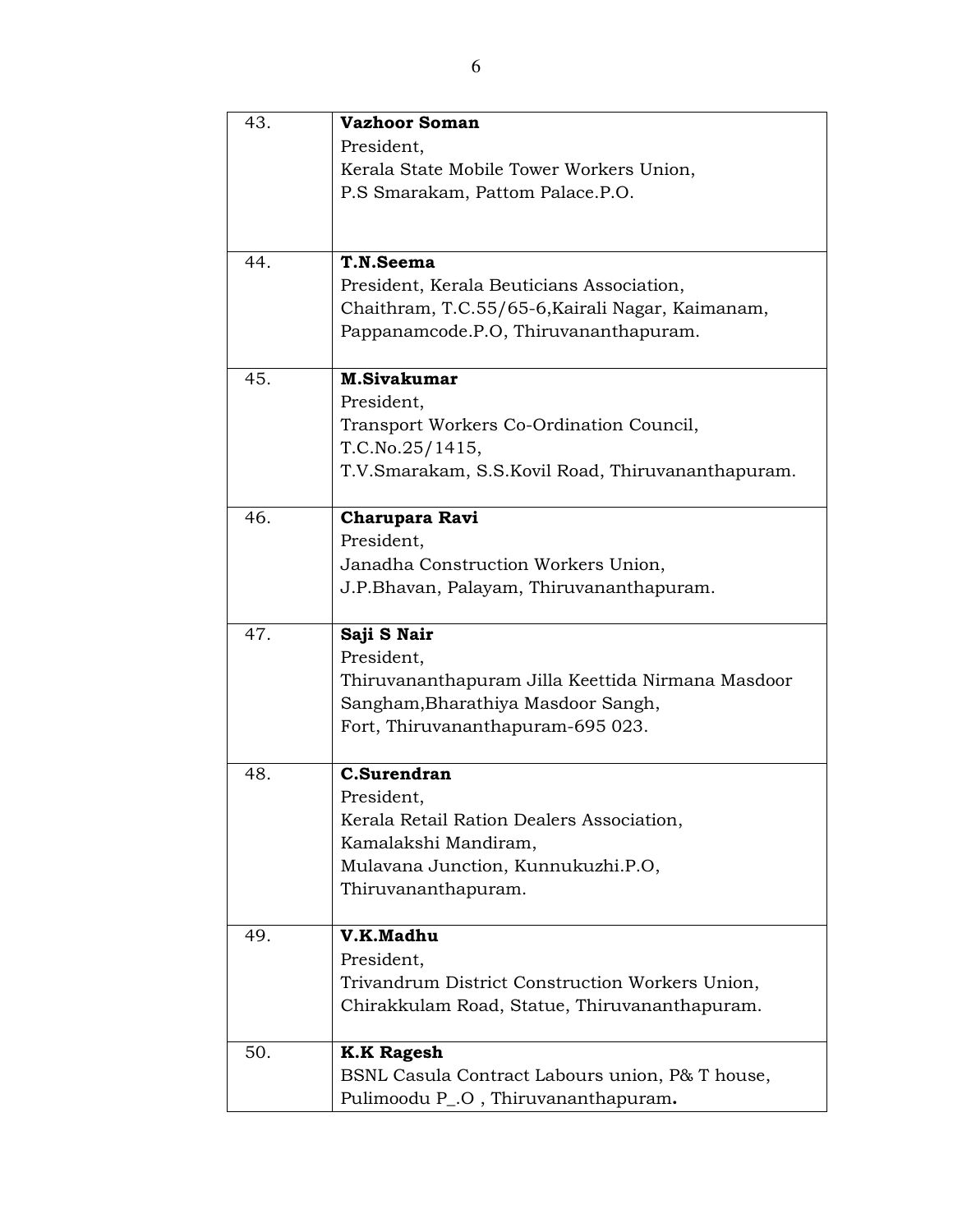| 51. | G.K.Ajith                                              |
|-----|--------------------------------------------------------|
|     | President,                                             |
|     | Kerala State Transport Employees Sangham,              |
|     | B.M.S. Office, Fort, Thiruvananthapuram.               |
| 52. | <b>Basudev Acharya</b>                                 |
|     | LIC Agents organization Of India, T.C 14/2099, Baker   |
|     | Building, 3rd Floor, Palayam, Baker Road,              |
|     | Thiruvananthapuram,                                    |
|     |                                                        |
| 53. | K.Manosh Kumar,                                        |
|     | General Mazdoor Sangh, Mazdoor bhavan, Thaliyal        |
|     | Road, karamana, Thiruvananthapuram                     |
|     |                                                        |
| 54. | Ajayakumar N V                                         |
|     | President,                                             |
|     | Kerala Co-Operative Employees Union,                   |
|     | Thampanoor, Thiruvananthapuram.                        |
|     | T.C 25/540-2- Thampanoor, Thiruvananthapram -001       |
|     |                                                        |
| 55. | A N Rajan                                              |
|     | President,                                             |
|     | Kerala Electricity Workers Federation,                 |
|     | W&C Hospital Road, Thycaud, Thiruvananthapuram.        |
|     |                                                        |
| 56. | G.S.Jayalal                                            |
|     | President, All Kerala Water Authority Employees Union, |
|     | Vellayambalam.                                         |
|     |                                                        |
| 57. | C.Babukuttan                                           |
|     | Thiruvananthapuram Jilla Motor & Engineering           |
|     | Manzdoor Sangh                                         |
|     | Mazdoor Bhavan Thaliyal Road, Karamana,                |
|     | Thiruvananthapuram                                     |
|     |                                                        |
| 58. | <b>Babu P Pothencode</b>                               |
|     | Kerala StateEmbroidery workers union, Ashvini Nivas,   |
|     | Plamutttukada P.O, Thiruvananthapuram.                 |
|     |                                                        |
| 59. | <b>Suresh Babu</b>                                     |
|     | Kerala Building & other Construction workers congress, |
|     | Pnavila veedu, machiyodu, Chenkal,                     |
|     | Neyyattinkara, Thiruvananthapuram.                     |
|     |                                                        |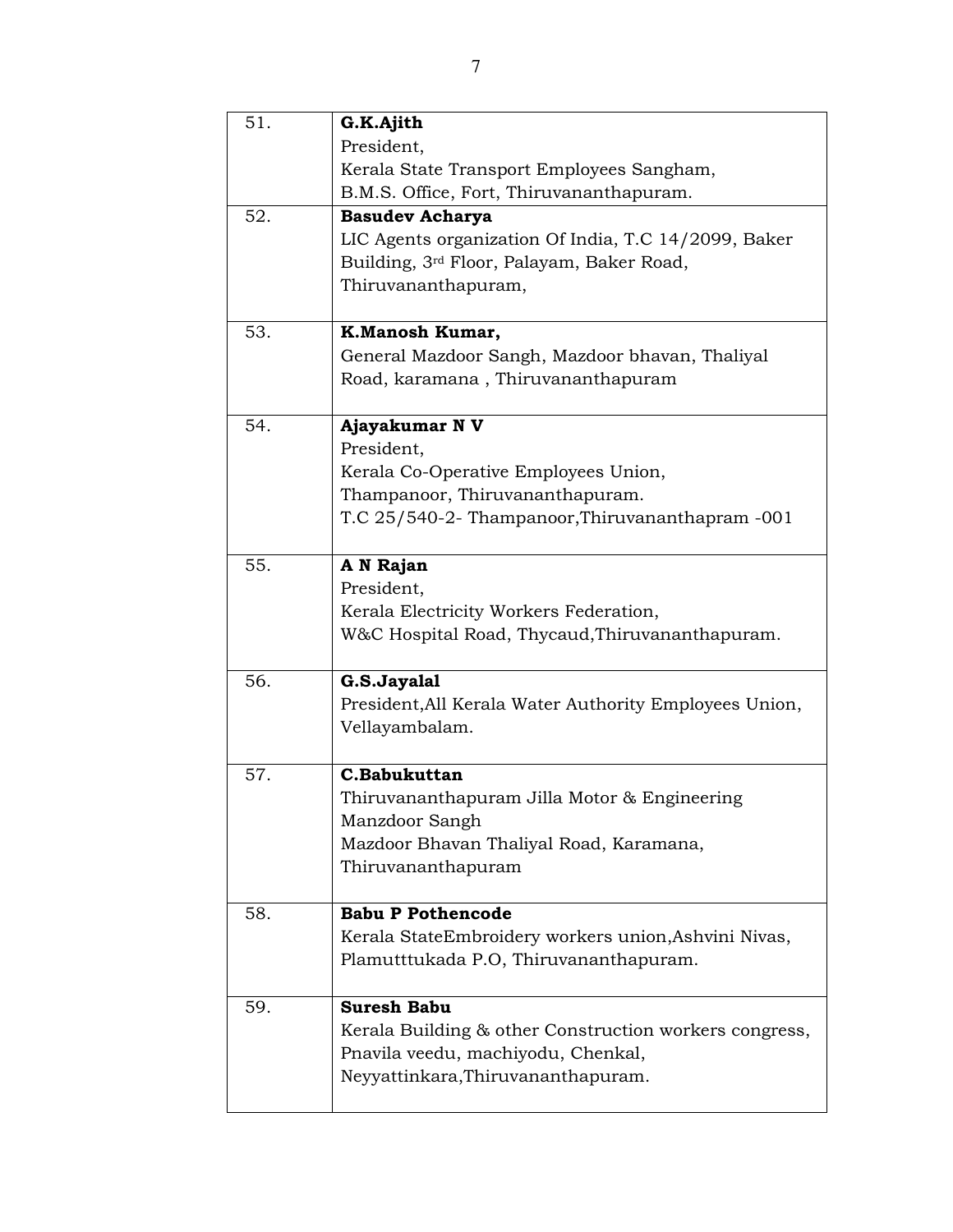| 60. | <b>Kadakampally Surendran</b>                         |
|-----|-------------------------------------------------------|
|     | President,                                            |
|     | Thiruvananthapuram District Motor Transport Workers   |
|     | Union,                                                |
|     | T.C.37/307, Fort,                                     |
|     | Motor Bhavan, Ayurveda College, Kunnumpuram,          |
|     | Thiruvananthapuram.                                   |
|     |                                                       |
| 61. | Jayan Babu                                            |
|     | President,                                            |
|     | Trivandrum District Headload & General Workers Union, |
|     | C.I.T.U.District Office, Chirakulam, Statue,          |
|     | Thiruvananthapuram.                                   |
|     |                                                       |
| 62. | <b>Sadasiva Kurup</b>                                 |
|     | President,                                            |
|     | Thiruvananthapuram District Estate Employees Union,   |
|     | C.P.I (M) Area Committee Office,                      |
|     | East Bungalow, Nedumangad.P.O.                        |
|     |                                                       |
| 63. | <b>R.Subhash</b>                                      |
|     | President,                                            |
|     | Travancore Coir Thozhilali Union,                     |
|     | Thittayil Veedu, Kadakom, Chirayinkeezhu.             |
|     |                                                       |
| 64. | P.K Shajan                                            |
|     | President,                                            |
|     | Kerala Artisans Union,                                |
|     | P.Sarasappan Smaraka Mandiram, Melaa Thampanoor,      |
|     | Gandhari Amman Kovil Junction, Thiruvananthapuram.    |
|     |                                                       |
| 65. | Vaikom Viswan                                         |
|     | President,                                            |
|     | Kerala State Road Employees Association,              |
|     | A.K.G Centre, Thiruvananthapuram.                     |
| 66. | Nandakumar P                                          |
|     | President,                                            |
|     | Kerala State Co-Operative Consumer Federation         |
|     |                                                       |
|     | Workers Association,                                  |
|     | E.Balanandan Mandiram,                                |
|     | Gandhinagar, Kochi, Ernakulam.                        |
|     |                                                       |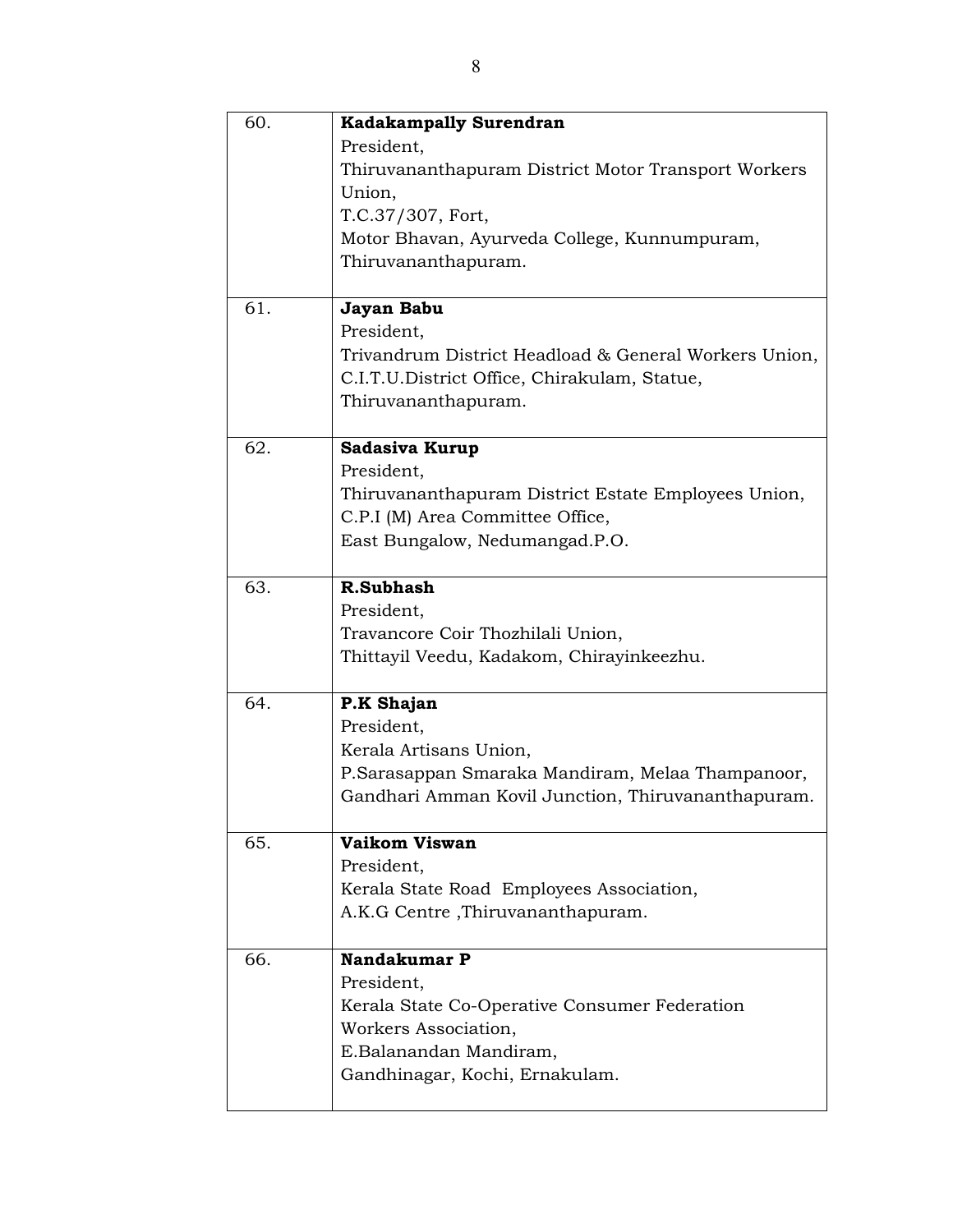| 67. | K.O.Habeeb                                          |
|-----|-----------------------------------------------------|
|     | President,                                          |
|     | Kerala State Electricity Board Workers Association  |
|     | (C.I.T.U)                                           |
|     | B.T.R.Memorial, Melaa Thampanoor,                   |
|     | Thiruvananthapuram.                                 |
| 68. | K.M.Surendran                                       |
|     | President,                                          |
|     | Kerala Medical & Sales Representatives Association, |
|     | K.M.S.R.A. Hope Villa,                              |
|     | B.T.R. Bhavan,                                      |
|     | Cemetery Junction, Chittoor Road, Ernakulam.        |
|     |                                                     |
| 69. | K.K.Divakaran                                       |
|     | President,                                          |
|     | All Kerala Driving School Workers Union,            |
|     | C.I.T.U. State Committee Office, Melaa Thapanoor,   |
|     | Thiruvananthapuram.                                 |
| 70. | P.Sahadevan                                         |
|     | President,                                          |
|     | Kollam Jilla Lottery Agents and Sellers Union,      |
|     | C.I.T.U Bhavan, High School Junction, Kollam-13.    |
|     |                                                     |
| 71. | K.Subhagan                                          |
|     | President,                                          |
|     | Kollam Thaluk Kasuvandi Workers Union,              |
|     | C.I.T.U Bhavan, Kollam-13.                          |
|     |                                                     |
| 72. | <b>Adv.Raveendran Nair</b>                          |
|     | President,                                          |
|     | Kollam Jilla Loading and Unloading Workers Union,   |
|     | C.I.T.U Office, Mukkada Bazar, Kollam-1             |
|     |                                                     |
| 73. | <b>Divakaran</b>                                    |
|     | President,                                          |
|     | Karunagappally Thaluk Drivers Union,                |
|     | N.S.Smarakam, Karunagappally.                       |
| 74. | <b>A.Muhammed Aslam</b>                             |
|     | President,                                          |
|     | Pathanapuram Thaluk Cashewnut Workers Union,        |
|     | C.P.I (M) Office, Tholikkode.P.O, Punalur, Kollam.  |
|     |                                                     |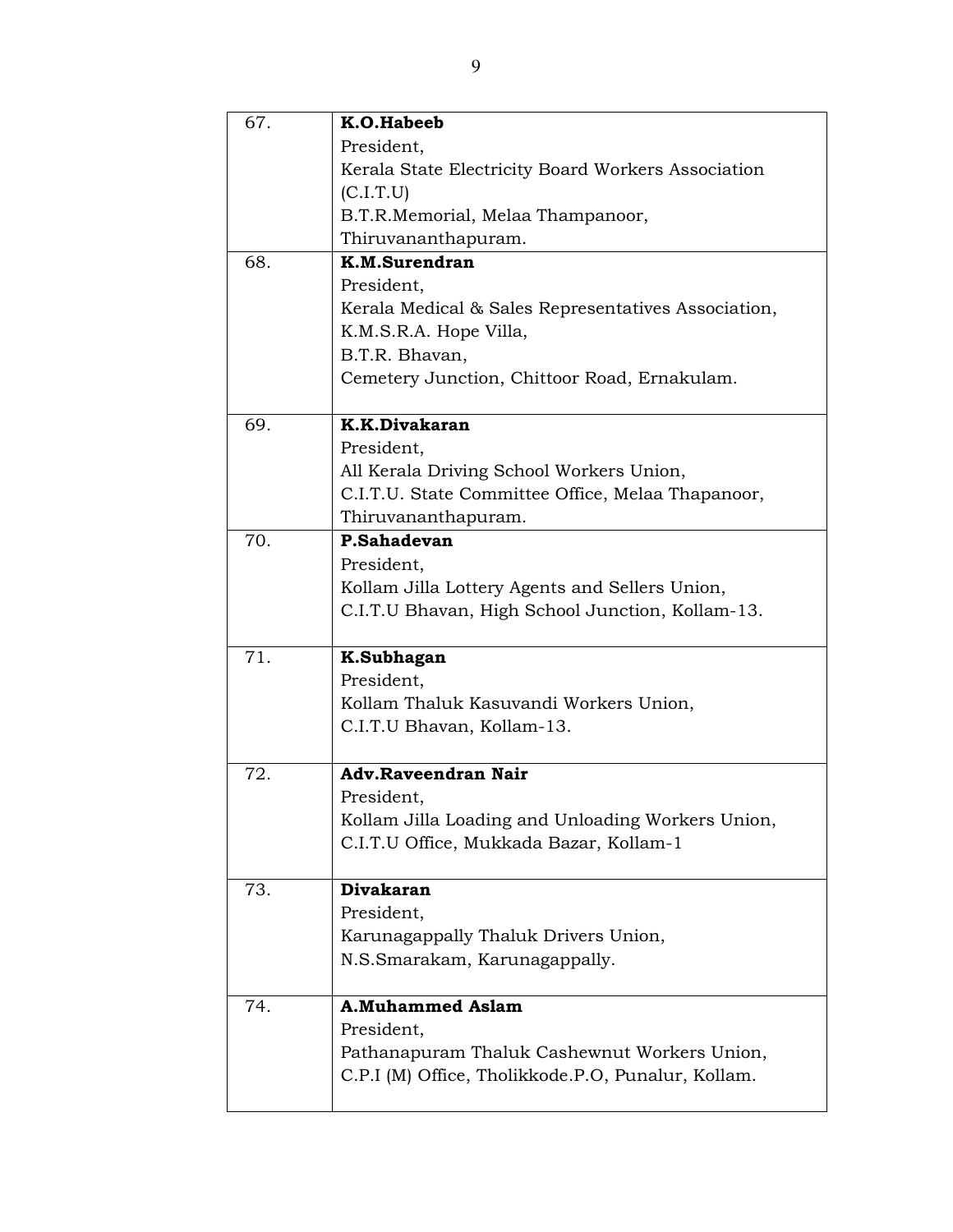| 75. | <b>Nellivila Varghese</b>                        |                                                      |
|-----|--------------------------------------------------|------------------------------------------------------|
|     | President,                                       |                                                      |
|     | National Artisans & Skilled Workers Congress,    |                                                      |
|     | Poovattur West, Mavady.P.O, Puthur-691 507.      |                                                      |
| 76. | K.S.George                                       |                                                      |
|     | President,                                       |                                                      |
|     | Kerala Constuction Workers Congress              |                                                      |
|     | Thekkeppatt Building, Kundara.P.O, Kollam.       |                                                      |
|     |                                                  |                                                      |
| 77. | Mudithara Gopalakrishnan                         |                                                      |
|     | President,                                       |                                                      |
|     | Kunnathoor Thaluk Building & General Constuction |                                                      |
|     | Workers Union,                                   |                                                      |
|     |                                                  | P.R.Bhavan, Bharanikkavu, Sasthamcottah.P.O, Kollam- |
|     | 690521.                                          |                                                      |
|     |                                                  |                                                      |
| 78. | <b>Joboy Perara</b>                              |                                                      |
|     | President,                                       |                                                      |
|     | Punalur Mandalam Karshaka Thozhilali Federation, |                                                      |
|     | C.P.I Office, Tholikkode,                        |                                                      |
|     | Tholikkode.P.O,                                  |                                                      |
|     | Punalur.                                         |                                                      |
|     |                                                  |                                                      |
| 79. | V.Ravikumar                                      |                                                      |
|     | President,                                       |                                                      |
|     | Kollam Jilla Nirmana Thozhilali Sangh,           |                                                      |
|     | B.M.S.Office, Masdoor Bhavan,                    |                                                      |
|     | Chinnakkada, Kollam.                             |                                                      |
|     |                                                  |                                                      |
| 80. | N.Anirudhan                                      | President,                                           |
|     | A.I.T.U.C Office,                                | 1. Kollam Jilla Autorickshaw                         |
|     | Kadappakkada, Kollam.                            | Thozhilali Union.                                    |
|     |                                                  | 2. Chathannoor Construction<br>Workers Union.        |
|     |                                                  |                                                      |
| 81. | Adv.Gopu Krishnan C.G                            |                                                      |
|     | President,                                       |                                                      |
|     | Kallada Mandalam Kasuvandi Thozhilali Council,   |                                                      |
|     | A.I.T.U.C Office,                                |                                                      |
|     | Chittumala, East Kallada.P.O,                    |                                                      |
|     | G.Babu                                           |                                                      |
| 82. |                                                  |                                                      |
|     | President,                                       |                                                      |
|     | Mughathala Kasuvandi Thozhilali Council,         |                                                      |